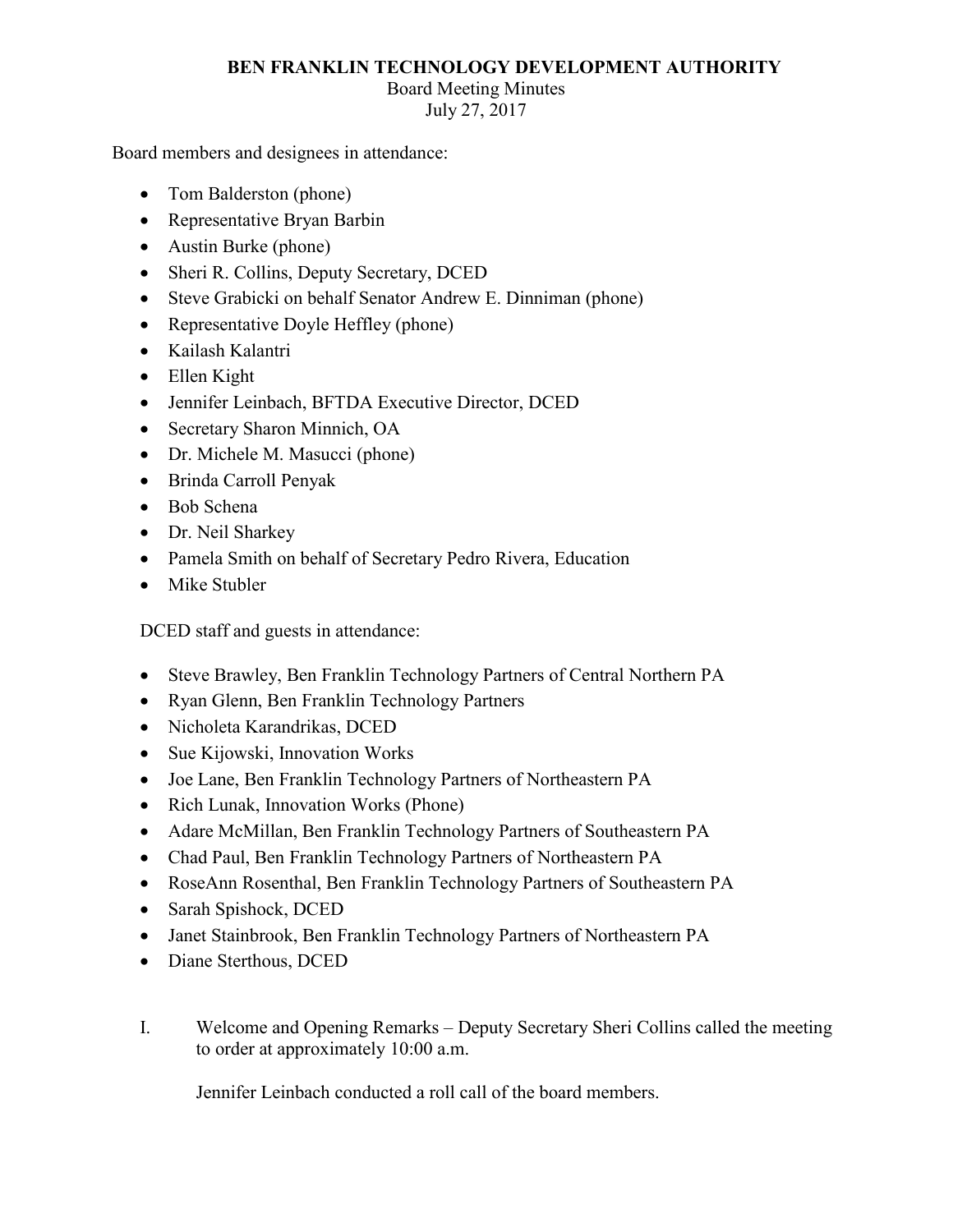II. Presentation of the Ben Franklin Technology Partners – Ryan Glenn, Statewide Coordinator, BFTDA

 Ryan Glenn presented an overview of the Ben Franklin Technology Partners that included 2016 metrics, new interactive website, and that which all four partners do in common.

III. Approval of April 27, 2017 Meeting Minutes.

Austin Burke made a motion to approve the minutes as written. Secretary Sharon Minnich seconded the motion. Motion carried.

- IV. Ben Franklin Technology Partners CEO Sheri Collins introduced the CEOs of the four Ben Franklin Technology Partners:
	- 1. RoseAnn Rosenthal, Southeastern PA
	- 2. Chad Paul, Northeastern PA
	- 3. Rich Lunak, Innovation Works
	- 4. Steve Brawley, Central and Northern PA

The four CEO's presented what is unique to their organization and included examples of how businesses benefited from both funding and technical/business assistance.

V. Innovate in PA Venture Investment Program

Diane Sterthous updated the Board on the status of the Innovate program. To date, the Board has approved \$24.5M in Venture loans to 11 venture managers. There is approximately \$14M remaining to be awarded. Incremental loan amounts so far have averaged \$2.5M.

 over the past three years. As of December 31, 2016, \$56M has been deployed across 21 have totaled slightly over \$20M and the total value of the Venture Program (including Performance for the BFTDA Venture Loan program (including Innovate) has been steady loans and \$41.6M has been called down for investment. Distributions back to the BFTDA returned capital and bank account balances) is marked at 0.9x the BFTDA's original commitment.

## VI. New Business

 17/18 fiscal tax code and the bill is now being referred to the house. Sheri Collins informed the board that she received an email that the Senate has passed the

Sheri Collins asked the board if anyone is opposed against holding the 2018 BFTDA board meetings at Harrisburg University of Science & Technology. No one opposed.

 Mike Stubler made a motion to adjourn. Neil Sharkey seconded. Motion carried. Meeting adjourned at 11:44 AM.